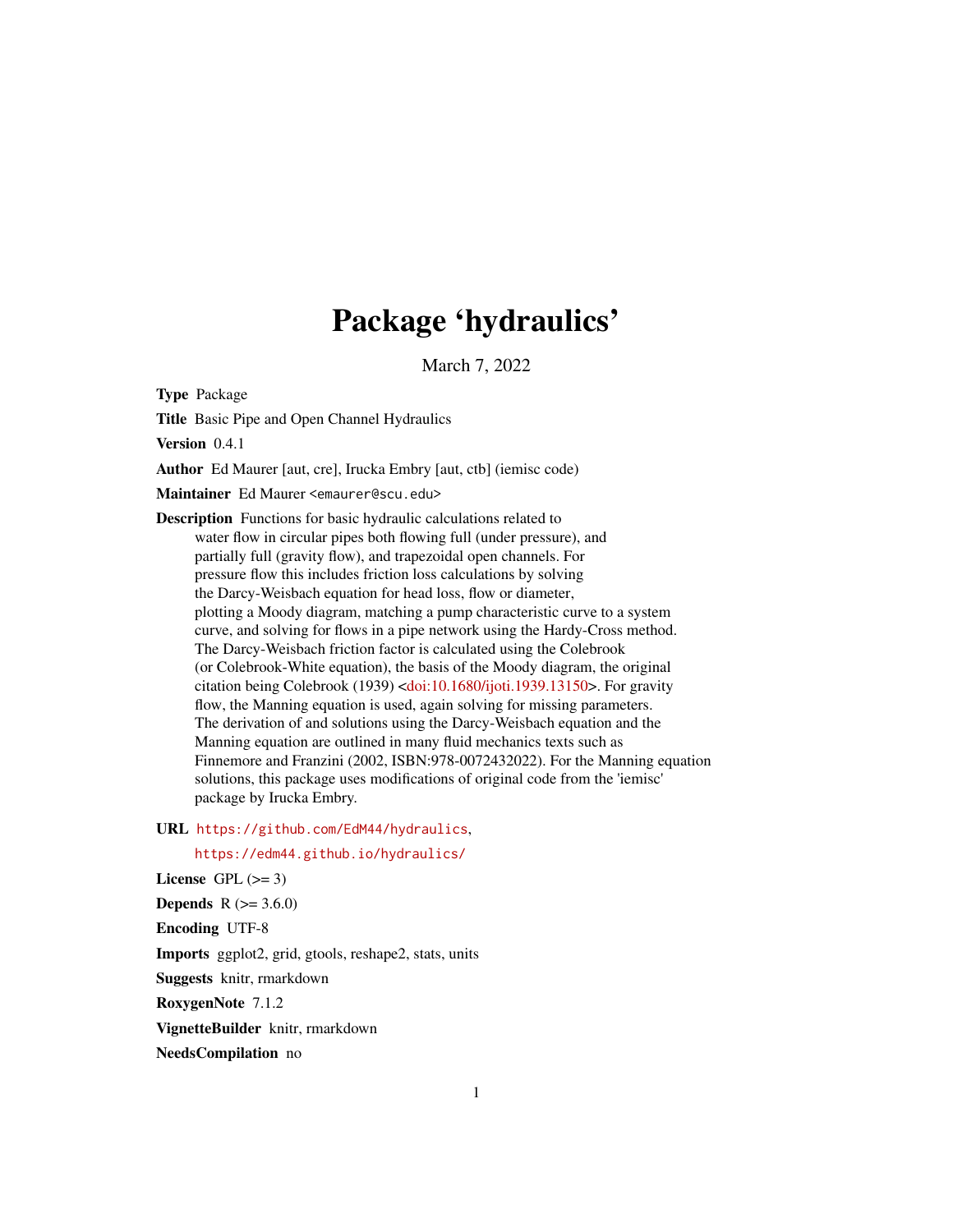<span id="page-1-0"></span>Repository CRAN Date/Publication 2022-03-07 07:50:19 UTC

# R topics documented:

|       | $spec\_energy\_trap \dots \dots \dots \dots \dots \dots \dots \dots \dots \dots \dots \dots \dots \dots \dots \dots \dots \dots$ |  |
|-------|----------------------------------------------------------------------------------------------------------------------------------|--|
|       |                                                                                                                                  |  |
|       |                                                                                                                                  |  |
|       |                                                                                                                                  |  |
|       |                                                                                                                                  |  |
| Index |                                                                                                                                  |  |

<span id="page-1-2"></span>colebrook *Calculates the Darcy-Weisbach Friction Factor f*

# <span id="page-1-1"></span>Description

This function calculates the Darcy-Weisbach friction factor and is only provided in this package for use with water in circular pipes while the equation is technically valid for any liquid or channel. As with many parts of this package, techniques and formatting were drawn from Irucka Embry's iemisc package, which includes some methods with similar functionality. Two utility functions are included for velocity and Reynolds Number.

# Usage

```
velocity(D = NULL, Q = NULL)reynolds_number(V = NULL, D = NULL, nu = NULL)colebrook(ks, V, D, nu)
```
# Arguments

| D. | numeric vector that contains the pipe diameter $[m \text{ or } ft]$ which should be D<br>$\geq 0.0025$ m (0.0082 ft).   |
|----|-------------------------------------------------------------------------------------------------------------------------|
| 0  | (for velocity function only) numeric vector that contains the flow rate $\lceil m^3 s^{-1} \rceil$<br>or $ft^3s^{-1}$ ] |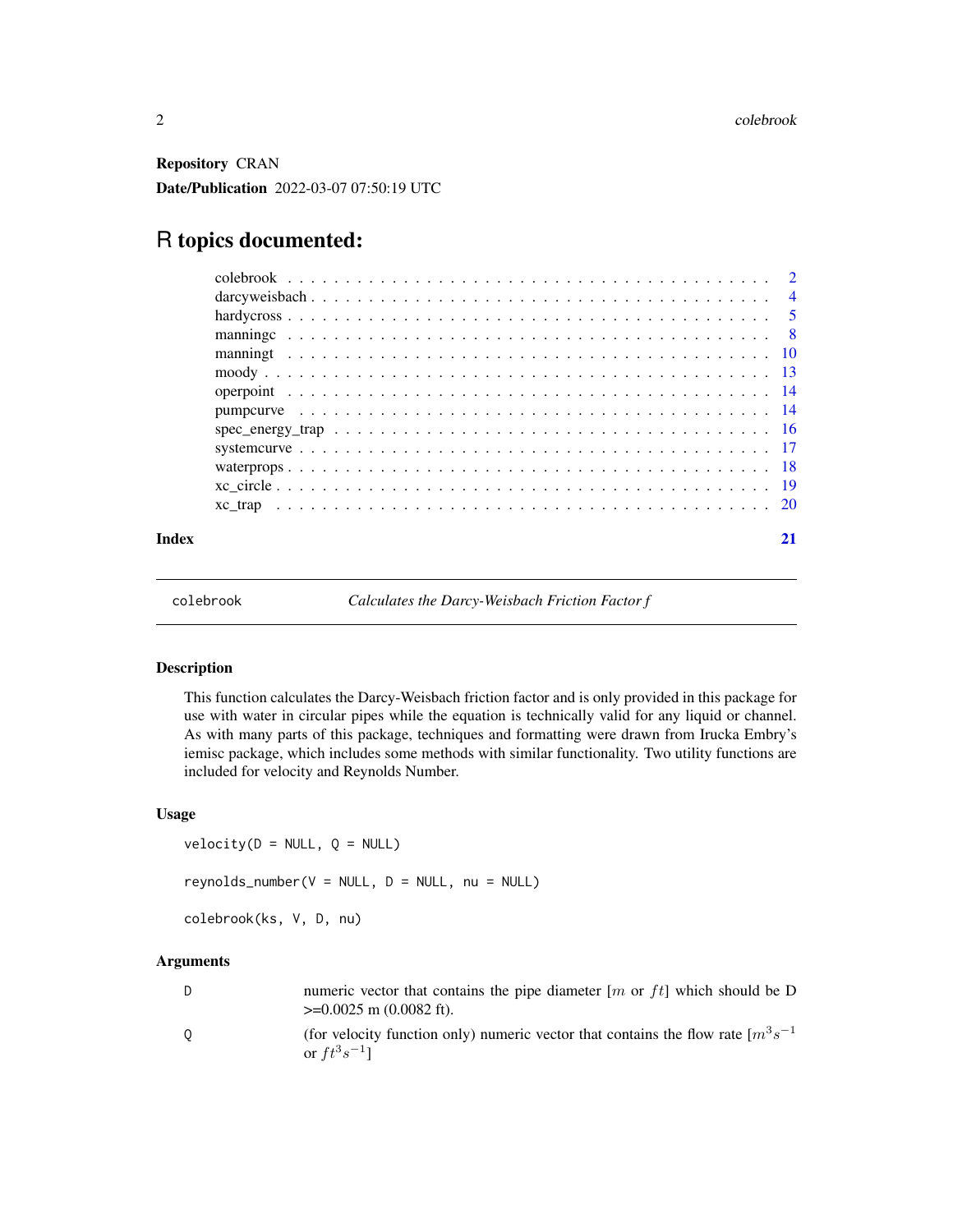#### <span id="page-2-0"></span>colebrook 3

| V  | numeric vector that contains the average Velocity of flow in the pipe, equal to<br>flow divided by area, $\frac{Q}{4}$ [ <i>m s</i> <sup>-1</sup> or <i>ft s</i> <sup>-1</sup> ]                   |
|----|----------------------------------------------------------------------------------------------------------------------------------------------------------------------------------------------------|
| nu | numeric vector that contains the kinematic viscosity of water, $[m^2s^{-1}]$ or $ft^2s^{-1}$ .<br>Computed with a utility function in water_properties.R: kvisc $(T=T, units=[S]$<br>or $'Eng'$ ]) |
| ks | numeric vector that contains the 'equivalent sand roughness height sand rough-<br>ness height. Units should be consistent with other input $[m \text{ or } ft]$                                    |

# Details

The Colebrook-White equation was developed to estimate the Darcy-Weisbach friction factor for commercial pipes under turbulent flow conditions. It is recommended for pipe diameters greater than 2.5 mm (0.1 inch). The equation is:

$$
\frac{1}{\sqrt{f}} = -2\log\left(\frac{\frac{ks}{D}}{3.7} + \frac{2.51}{Re\sqrt{f}}\right)
$$

where  $Re = \frac{VD}{nu}$  is the unitless Reynolds Number.

# Value

f Returns a numeric vector containing the Darcy-Weisbach friction factor

### Author(s)

Ed Maurer

# See Also

[kvisc](#page-17-1) for kinematic viscosity, [velocity](#page-1-1) for calculating  $V=\frac{Q}{A},$  [reynolds\\_number](#page-1-1) for Reynolds number

#### Examples

# A Type 1 problem (solve for hf): US units D <- 20/12 #diameter of 20 inches  $Q \leftarrow 4$  #flow in  $ft^3/s$ T <- 60 #water temperature in F ks <- 0.0005 #pipe roughness in ft

#### f <- colebrook(ks=ks,V=velocity(D,Q), D=D, nu=kvisc(T=T, units="Eng"))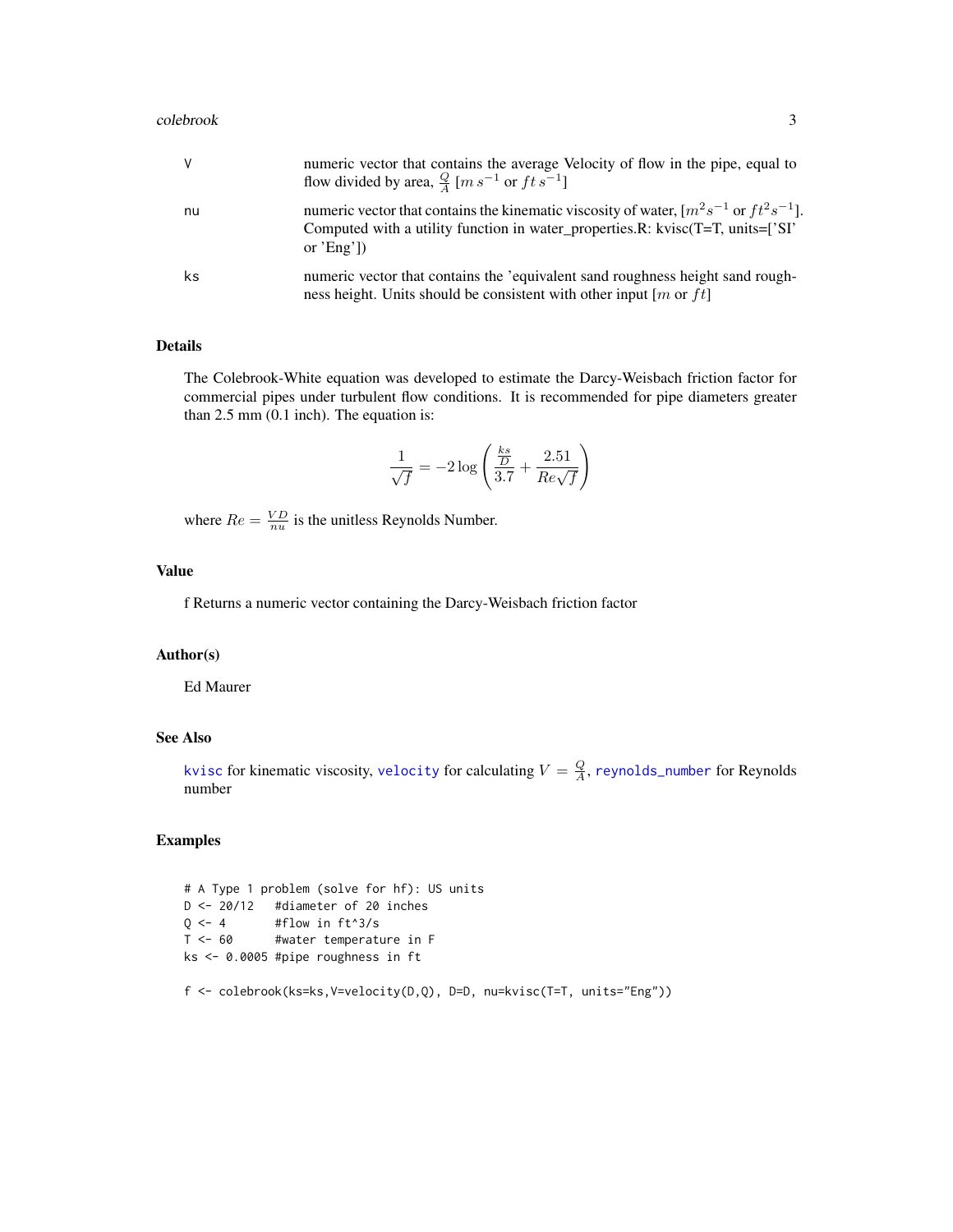<span id="page-3-1"></span><span id="page-3-0"></span>

This function solves the Darcy-Weisbach friction loss equation for with water in circular pipes. the function solves for either head loss (hf), flow rate (Q), diameter (D),or roughness height, (ks) whichever is missing (not included as an argument).

#### Usage

```
darcyweisbach(
 Q = NULL,D = NULL,hf = NULL,L = NULL,ks = NULL,nu = NULL,units = c("SI", "Eng"),ret_units = FALSE
)
```
# Arguments

| Q         | numeric vector that contains the flow rate $[m^3s^{-1}$ or $ft^3s^{-1}]$                                                                                                                                  |
|-----------|-----------------------------------------------------------------------------------------------------------------------------------------------------------------------------------------------------------|
| D         | numeric vector that contains the pipe diameter $[m \text{ or } ft]$                                                                                                                                       |
| hf        | numeric vector that contains the head loss through the pipe section [ $m$ or $ft$ ]                                                                                                                       |
| -L        | numeric vector that contains the pipe length $[m \text{ or } ft],$                                                                                                                                        |
| ks        | numeric vector that contains the equivalent sand roughness height. Units should<br>be consistent with other input [m or ft]                                                                               |
| nu        | numeric vector that contains the kinematic viscosity of water, $[m^2s^{-1}]$ or $ft^2s^{-1}$ .                                                                                                            |
| units     | character vector that contains the system of units [options are SI for Interna-<br>tional System of Units and Eng for English (US customary) units. This is used<br>for compatibility with iemisc package |
| ret_units | If set to TRUE the value(s) returned are of class units with units attached to the<br>value. [Default is FALSE]                                                                                           |

#### Details

The Darcy-Weisbach equation was developed to estimate the head loss,  $h_f$ , due to friction over a length of pipe. For circular pipes it is expressed as:

$$
h_f = \frac{fL}{D} \frac{V^2}{2g} = \frac{8fL}{\pi^2 g D^5} Q^2
$$

where  $f$  is the friction factor (calculated with the colebrook function and  $g$  is the gravitational acceleration  $(9.81 \frac{m}{s^2} \text{ or } 32.2 \frac{ft}{s^2})$ .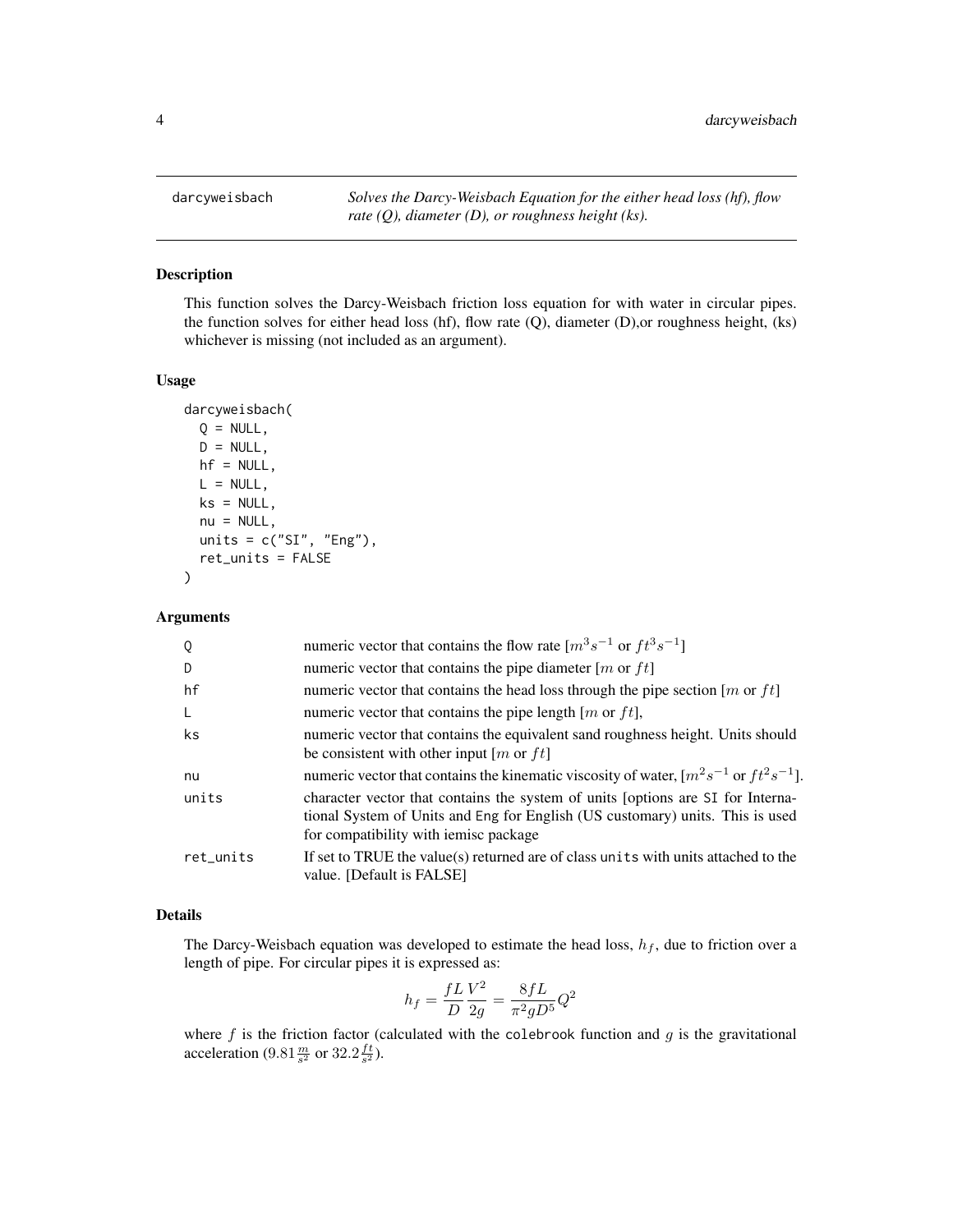# <span id="page-4-0"></span>hardycross 5

# Value

Returns a list including the missing parameter (hf, Q, D, or ks):

- Q flow rate.
- V flow velocity.
- L pipe length.
- hf head loss due to friction
- f Darcy-Weisbach friction factor
- ks roughness height
- Re Reynolds number

#### See Also

[colebrook](#page-1-2) for friction factor calculation

#### Examples

```
#Type 2 (solving for flow rate, Q): SI Units
D \le - .5L < -10hf <- 0.006*L
T < -20ks <- 0.000046
darcyweisbach(D = D, hf = hf, L = L, ks = ks, nu = kvisc(T=T, units='SI'), units = c('SI'))
#Type 3 (solving for diameter, D): Eng (US) units
Q \leftarrow 37.5 #flow in ft^3/sL <- 8000 #pipe length in ft
hf <- 215 #head loss due to friction, in ft
T <- 68 #water temperature, F
ks <- 0.0008 #pipe roughness, ft
darcyweisbach(Q = Q, hf = hf, L = L, ks = ks, nu = kvisc(T=T, units='Eng'), units = c('Eng'))
```
hardycross *Applies the Hardy-Cross method to solve for pipe flows in a network.*

# **Description**

This function uses the Hardy-Cross method to iteratively solve the equations for conservation of mass and energy in a water pipe network. The input consists of a data frame with the pipe characteristics and lists of the pipes in each loop (listed in a clockwise direction) and the initial guesses of flows in each pipe (positive flows are in a clockwise direction).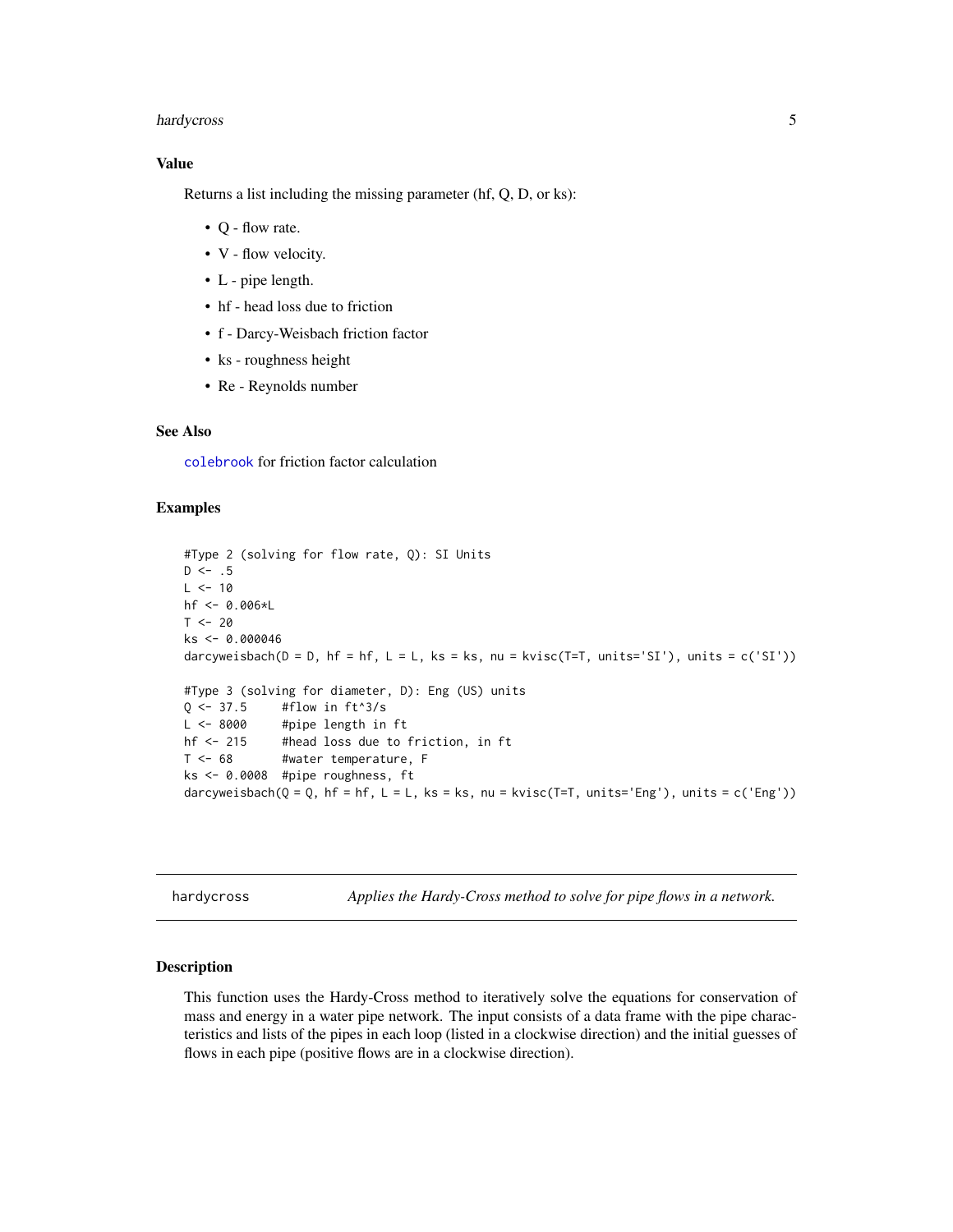#### Usage

```
hardycross(
  dfpipes = dfpipes,
  loops = loops,Qs = Qs,
  n<sub>-iter</sub> = 1,
  units = c("SI", "Eng"),ret_units = FALSE
)
```
#### Arguments

| dfpipes   | data frame with the pipe data. Format is described above, but must contain a<br>column named ID.                                                    |  |  |
|-----------|-----------------------------------------------------------------------------------------------------------------------------------------------------|--|--|
| loops     | integer list defining pipes in each loop of the network.                                                                                            |  |  |
| Qs        | numeric list of initial flows for each pipe in each loop $[m^3s^{-1}$ or $ft^3s^{-1}]$                                                              |  |  |
| $n$ _iter | integer identifying the number of iterations to perform.                                                                                            |  |  |
| units     | character vector that contains the system of units [options are SI for Interna-<br>tional System of Units and Eng for English (US customary) units. |  |  |
| ret_units | If set to TRUE the value(s) returned for pipe flows are of class units with units<br>attached to the value. [Default is FALSE]                      |  |  |

#### Details

The input data frame with the pipe data must contain a pipe ID column with the pipe numbers used in the loops input list. There are three options for input column of the pipe roughness data frame:

| <b>Column Name</b> | Approach for Determining r                                    |  |
|--------------------|---------------------------------------------------------------|--|
| ks                 | f calculated using Colebrook equation, r using Darcy-Weisbach |  |
| f                  | f treated as fixed, r calculated using Darcy-Weisbach         |  |
| $\mathbf{r}$       | r treated as fixed                                            |  |

In the case where absolute pipe roughness,  $ks$  (in m or ft), is input, the input pipe data frame must also include columns for the length,  $L$  and diameter,  $D$ , (both in m or ft) so  $r$  can be calculated. In this case, a new f and r are calculated at each iteration, the final values of which are included in the output. If input r or f columns are provided, values for  $ks$  are ignored. If an input r column is provided,  $ks$  and  $f$  are ignored. If the Colebrook equation is used to determine  $f$ , a water temperature of  $20^{\circ}C$  or  $68^{\circ}F$  is used.

The number of iterations to perform may be specified with the n\_iter input value, but execution stops if the average flow adjustment becomes smaller than 1

The Darcy-Weisbach equation is used to estimate the head loss in each pipe segment, expressed in a condensed form as  $h_f = rQ^2$  where:

$$
r = \frac{8fL}{\pi^2 gD^5}
$$

If needed, the friction factor  $f$  is calculted using the Colebrook equation. The flow adjustment in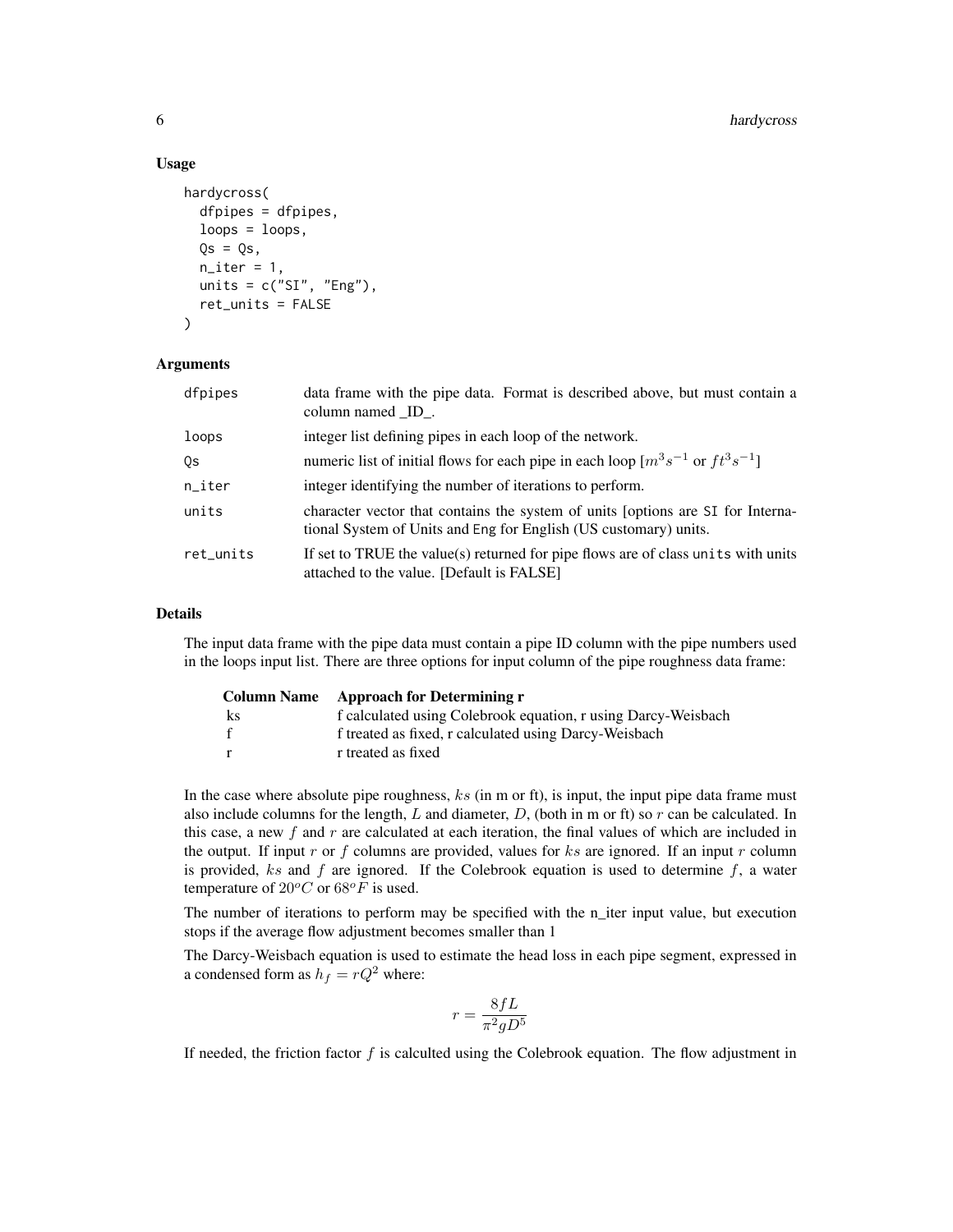# <span id="page-6-0"></span>hardycross 7

each loop is calculated at each iteration as:

$$
\Delta Q_i = -\frac{\sum_{j=1}^{p_i} r_{ij} Q_j |Q_j|}{\sum_{j=1}^{p_i} 2r_{ij} Q_j^2}
$$

where *i* is the loop number, *j* is the pipe number,  $p_i$  is the number of pipes in loop *i* and  $\Delta Q_i$  is the flow adjustment to be applied to each pipe in loop  $i$  for the next iteration.

# Value

Returns a list of two data frames:

- dfloops the final flow magnitude and direction (clockwise positive) for each loop and pipe
- dfpipes the input pipe data frame, with additional columns including final Q

### See Also

[colebrook](#page-1-2), [darcyweisbach](#page-3-1)

# Examples

| # |                           |     |                 |     | -----B --> 0.5m^3/s |
|---|---------------------------|-----|-----------------|-----|---------------------|
| # |                           |     | (4)             |     |                     |
| # |                           |     |                 |     |                     |
| # |                           |     |                 |     |                     |
| # |                           |     | $\setminus$ (2) |     |                     |
| # |                           |     |                 | (5) |                     |
| # |                           | (1) |                 |     |                     |
| # |                           |     |                 |     |                     |
| # |                           |     |                 |     |                     |
| # |                           |     |                 |     |                     |
| # |                           |     | (3)             |     |                     |
| # | 0.5m^3/s $\leftarrow$ > C |     |                 |     |                     |

#Input pipe characteristics data frame. With r given other columns not needed dfpipes <- data.frame(  $ID = c(1, 2, 3, 4, 5),$  #pipe ID r = c(200,2500,500,800,300) #resistance used in hf=rQ^2 ) loops  $\leq$  list(c(1,2,3),c(2,4,5))  $Qs \leftarrow list(c(0.3, 0.1, -0.2), c(-0.1, 0.2, -0.3))$ hardycross(dfpipes = dfpipes, loops = loops, Qs = Qs, n\_iter = 1, units = "SI")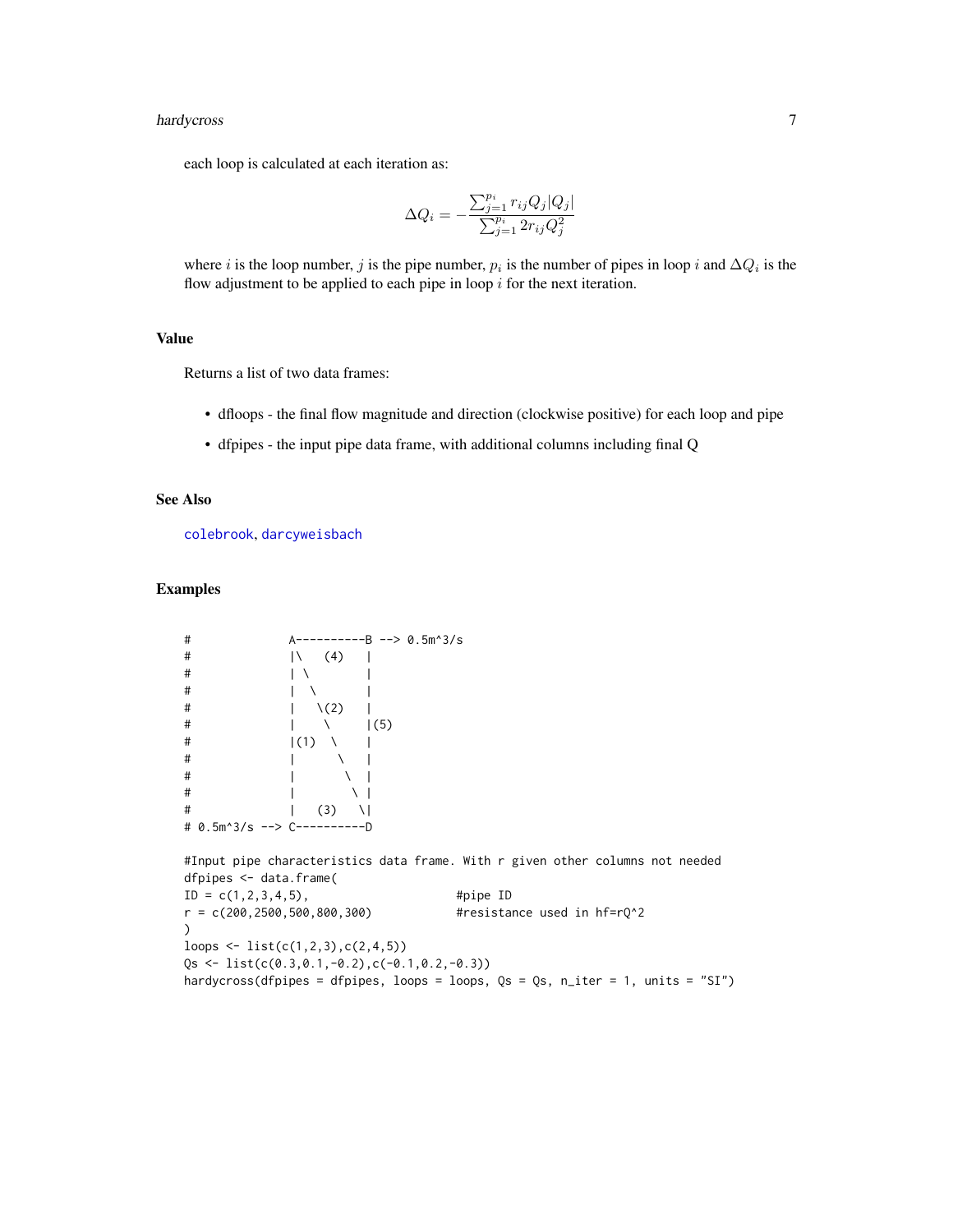This function solves the Manning equation for water flow in a circular pipe at less than full. Uniform flow conditions are assumed, so that the pipe slope is equal to the slope of the water surface and the energy grade line. This is a modification of the code prepared by Irucka Embry in his iemisc package. The iemisc::manningcirc function was adapted here for more limited cases commonly used in classroom exercises, additional checks were included to ensure the pipe is flowing less than full, and a cross-section figure is also available. The iemisc::manningcirc and iemisc::manningcircy functions were combined into a single function.

#### Usage

```
manningc(
  Q = NULL,n = NULL,Sf = NULL,
  y = NULL,d = NULL,y_d = NULL,units = c("SI", "Eng"),ret_units = FALSE
\lambda
```
#### Arguments

| Q         | numeric vector that contains the flow rate $[m^3s^{-1}$ or $ft^3s^{-1}]$                                                                                                                                   |  |
|-----------|------------------------------------------------------------------------------------------------------------------------------------------------------------------------------------------------------------|--|
| n         | numeric vector that contains the Manning roughness coefficient.                                                                                                                                            |  |
| Sf        | numeric vector that contains the slope of the pipe [unitless]                                                                                                                                              |  |
| y         | numeric vector that contains the water depth $[m \text{ or } ft]$                                                                                                                                          |  |
| d         | numeric vector that contains the pipe diameter [ <i>m</i> or $ft$ ]                                                                                                                                        |  |
| y_d       | numeric vector that contains the ratio of depth to diameter [unitless]                                                                                                                                     |  |
| units     | character vector that contains the system of units (options are SI for Interna-<br>tional System of Units and Eng for English (US customary) units. This is used<br>for compatibility with iemisc package] |  |
| ret_units | If set to TRUE the value(s) returned are of class units with units attached to the<br>value. [Default is FALSE]                                                                                            |  |

# Details

The possible applications of this function for solving the Manning equation for circular pipes are:

Given Solve for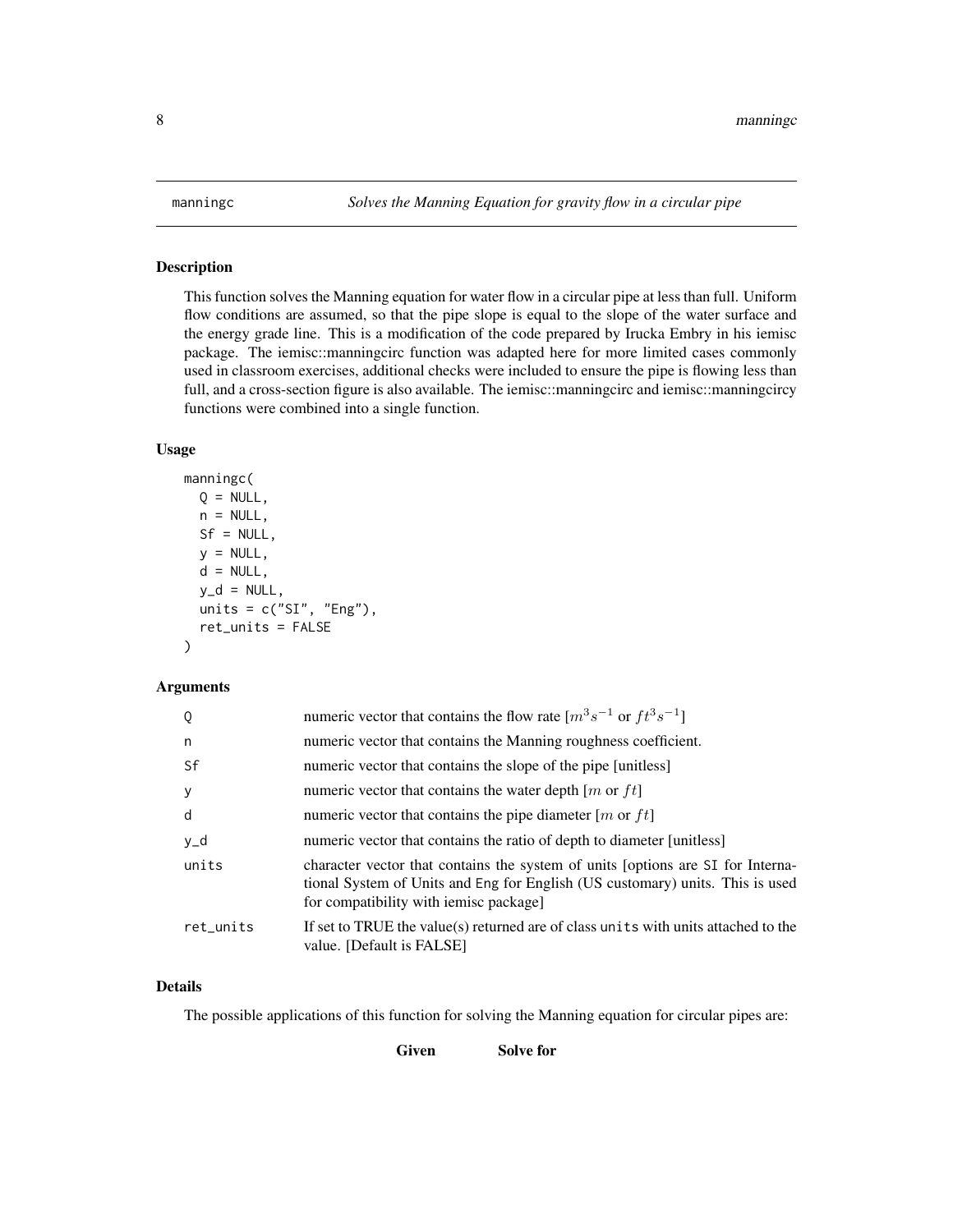#### <span id="page-8-0"></span>manningc 9

| $y_d$ , Q, Sf, n | d  |
|------------------|----|
| d, Sf, Q, n      | V  |
| y, d, Q, n       | Sf |
| y, d, Sf, n      | О  |
| d, Q, Sf, y      | n  |

The Manning equation (also known as the Strickler equation) describes flow conditions in an open channel under uniform flow conditions. It is often expressed as:

$$
Q = A \frac{C}{n} R^{\frac{2}{3}} S_f^{\frac{1}{2}}
$$

where C is 1.0 for SI units and 1.49 for Eng (U.S. Customary) units. Critical depth is defined by the relation (at critical conditions):

$$
\frac{Q^2B}{gA^3} = 1
$$

where  $B$  is the top width of the water surface. Since B equals zero for a full pipe, critical depth is set to the pipe diameter d if the flow Q exceeds a value that would produce a critical flow at  $\frac{y}{d} = 0.99$ .

# Value

Returns a list including the missing parameter:

- Q flow rate
- V flow velocity
- A cross-sectional area of flow
- P wetted perimeter
- R hydraulic radius (A/P)
- y flow depth
- d pipe diameter
- Sf slope
- n Manning's roughness
- yc critical depth
- Fr Froude number
- Re Reynolds number
- Qf Full pipe flow rate

# Author(s)

Ed Maurer, Irucka Embry

#### See Also

[xc\\_circle](#page-18-1) for a cross-section diagram of the circular channel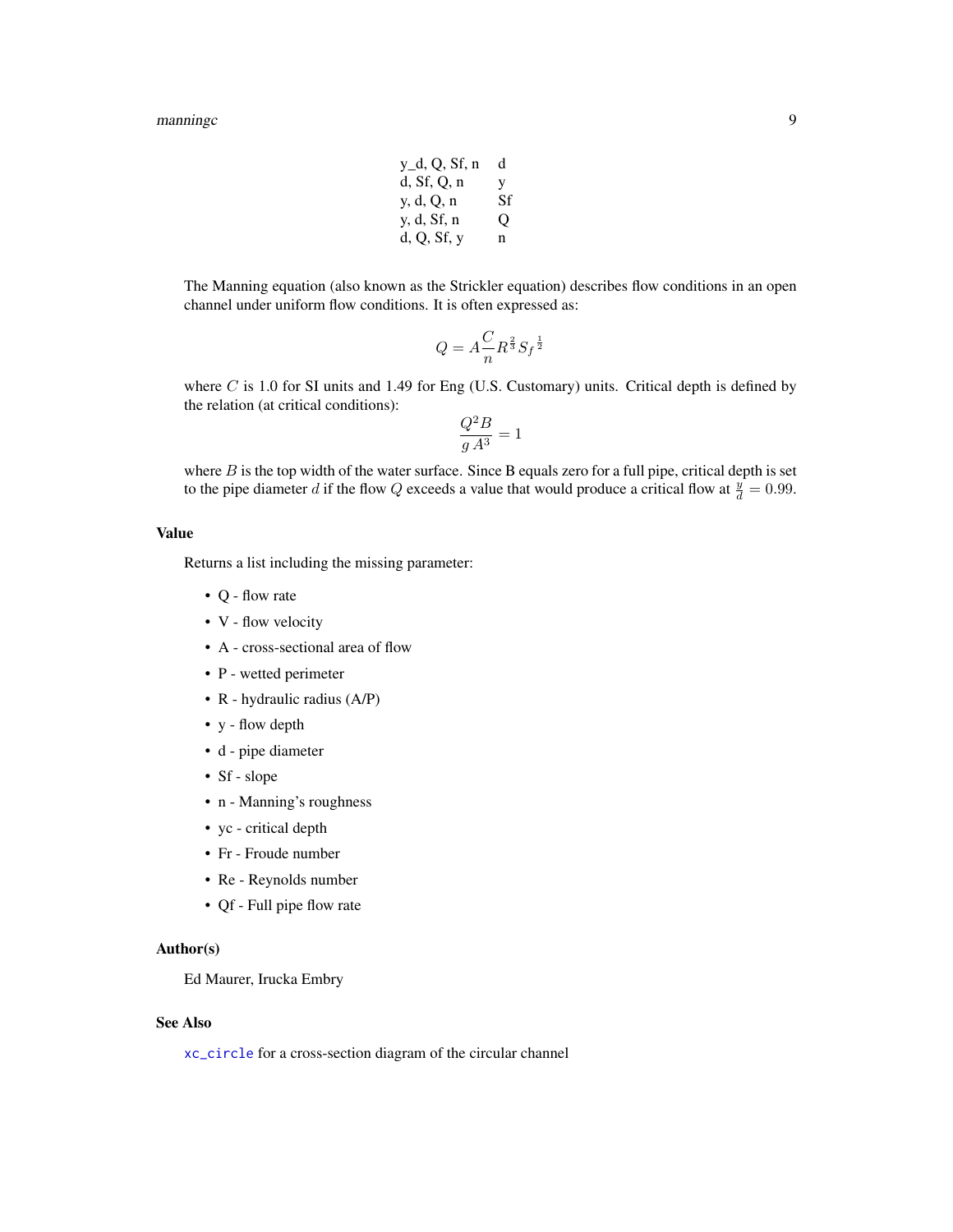# <span id="page-9-0"></span>Examples

```
#Solving for flow rate, Q: SI Units
manningc(d = 0.6, n = 0.013, Sf = 1./400., y = 0.24, units = "SI")
#returns 0.1 m3/s
#Solving for Sf, if d=600 mm and pipe is to flow half full
manningc(d = 0.6, Q = 0.17, n = 0.013, y = 0.3, units = "SI")
#returns required slope of 0.003
#Solving for diameter, d when given y_d): Eng (US) units
manningc(Q = 83.5, n = 0.015, Sf = 0.0002, y_d = 0.9, units = "Eng")
#returns 7.0 ft required diameter
#Solving for depth, d when given Q: SI units
manningc(Q=0.01, n=0.0013, Sf=0.001, d = 0.2, units="SI")
#returns depth y = 0.042 m, critical depth, yc = 0.085 m
```
manningt *Solves the Manning Equation for water flow in an open channel*

# Description

This function solves the Manning equation for water flow in an open channel with a trapezoidal shape. Uniform flow conditions are assumed, so that the channel slope is equal to the slope of the water surface and the energy grade line. This is a modification of the code prepared by Irucka Embry in his iemisc package. Specifically the iemisc::manningtrap, iemisc::manningrect, and iemisc::manningtri were combined and adapted here for cases commonly used in classroom exercises. Some auxiliary variables in the iemisc code are not included here (shear stress, and specific energy), as these can be calculated separately. A cross-section figure is also available.

#### Usage

```
manningt(
 Q = NULL,n = NULL,m = NULL,Sf = NULL,
 y = NULL,b = NULL,
 units = c("SI", "Eng"),ret_units = FALSE
)
```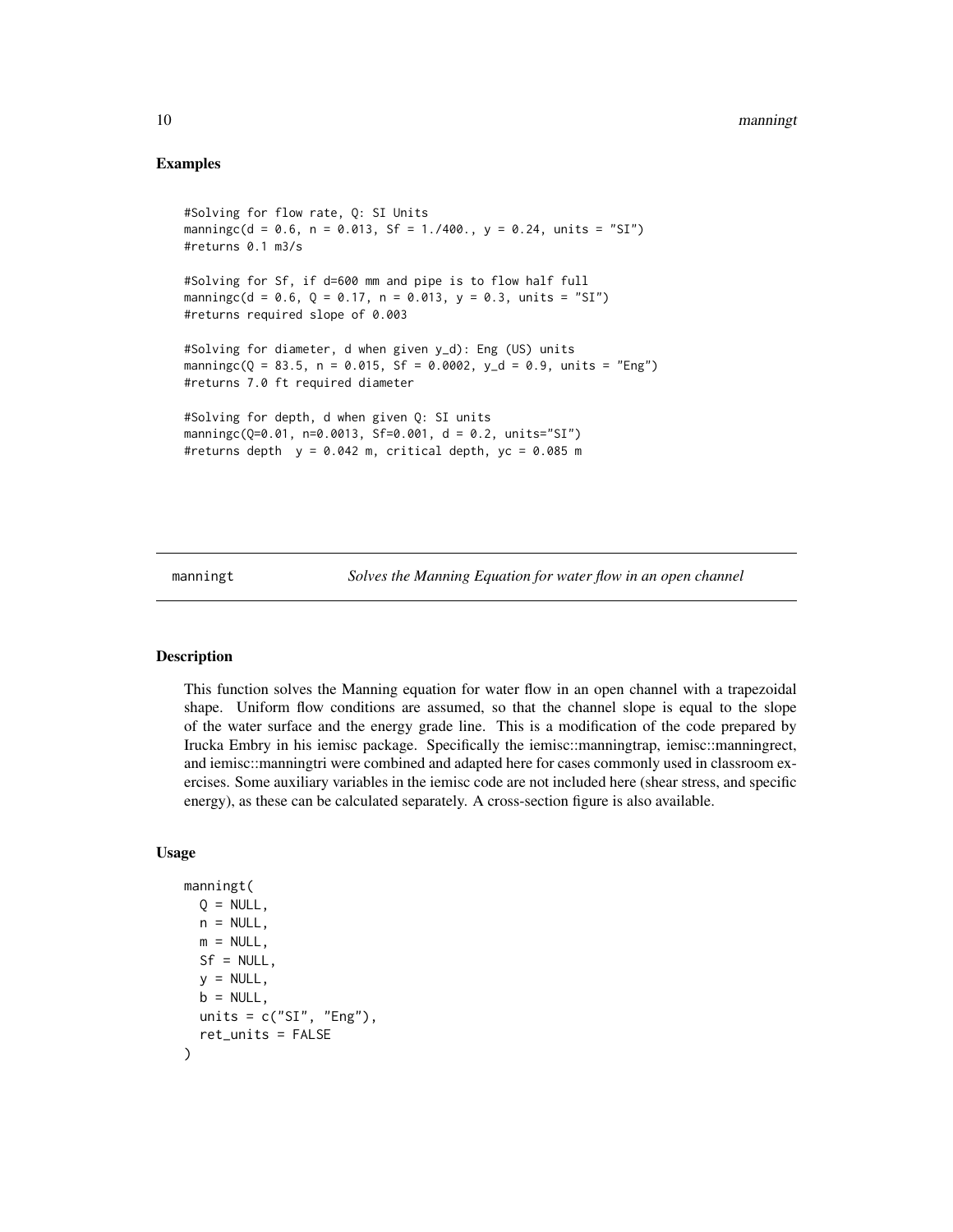#### manningt 11

# Arguments

| Q         | numeric vector that contains the flow rate $[m^3s^{-1}$ or $ft^3s^{-1}]$                                                                                                                                   |
|-----------|------------------------------------------------------------------------------------------------------------------------------------------------------------------------------------------------------------|
| n         | numeric vector that contains the Manning roughness coefficient                                                                                                                                             |
| m         | numeric vector that contains the side slope of the channel (m:1 H:V) [unitless]                                                                                                                            |
| Sf        | numeric vector that contains the slope of the channel [unitless]                                                                                                                                           |
| у         | numeric vector that contains the water depth $[m \text{ or } ft]$                                                                                                                                          |
| b         | numeric vector that contains the channel bottom width $[m \text{ or } ft]$                                                                                                                                 |
| units     | character vector that contains the system of units [options are SI for Interna-<br>tional System of Units and Eng for English (US customary) units. This is used<br>for compatibility with iemisc package. |
| ret_units | If set to TRUE the value(s) returned are of class units with units attached to the<br>value. [Default is FALSE]                                                                                            |

# Details

The Manning equation characterizes open channel flow conditions under uniform flow conditions:

$$
Q=A\frac{C}{n}R^{\frac{2}{3}}S_f^{-\frac{1}{2}}
$$

where  $C$  is 1.0 for SI units and 1.49 for Eng (U.S. Customary) units. Using the geometric relationships for hydraulic radius and cross-sectional area of a trapezoid, it takes the form:

$$
Q = \frac{C}{n} \frac{\left(by + my^{2}\right)^{\frac{5}{3}}}{\left(b + 2y\sqrt{1 + m^{2}}\right)^{\frac{2}{3}}} S_{f}^{\frac{1}{2}}
$$

Critical depth is defined by the relation (at critical conditions):

$$
\frac{Q^2B}{g\,A^3}=1
$$

where  $B$  is the top width of the water surface. For a given Q, m, n, and Sf, the most hydraulically efficient channel is found by maximizing R, which can be done by setting in the Manning equation  $\frac{\partial R}{\partial y} = 0$ . This produces:

$$
y_{opt} = 2^{\frac{1}{4}} \left( \frac{Qn}{C(2\sqrt{1+m^2} - m) S_f^{\frac{1}{2}}} \right)^{\frac{3}{8}}
$$

$$
b_{opt} = 2y_{opt} \left( \sqrt{1+m^2} - m \right)
$$

# Value

Returns a list including the missing parameter:

• Q - flow rate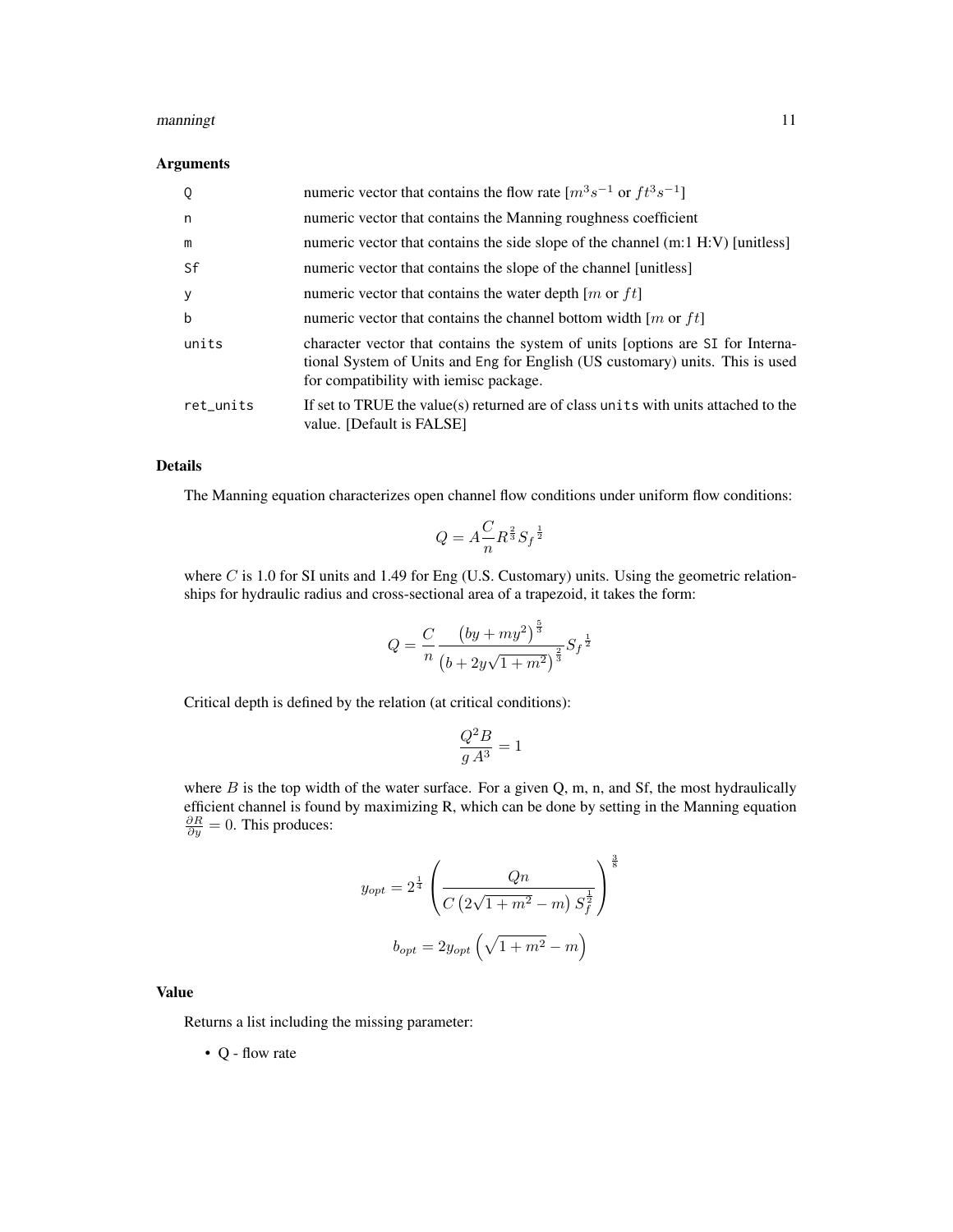#### <span id="page-11-0"></span>12 manningt

- V flow velocity
- A cross-sectional area of flow
- P wetted perimeter
- R hydraulic radius
- y flow depth (normal depth)
- b channel bottom width
- m channel side slope
- Sf slope
- B top width of water surface
- n Manning's roughness
- yc critical depth
- Fr Froude number
- Re Reynolds number
- bopt optimal bottom width (returned if solving for b)
- yopt optimal water depth (returned if solving for y)

# Author(s)

Ed Maurer, Irucka Embry

# See Also

[spec\\_energy\\_trap](#page-15-1) for specific energy diagram and [xc\\_trap](#page-19-1) for a cross-section diagram of the trapezoidal channel

# Examples

```
#Solving for flow rate, Q, trapezoidal channel: SI Units
manningt(n = 0.013, m = 2, Sf = 0.0005, y = 1.83, b = 3, units = "SI")
#returns Q=22.2 m3/s
```
#Solving for roughness, n, rectangular channel: Eng units manningt( $Q = 14.56$ , m = 0, Sf = 0.0004, y = 2.0, b = 4, units = "Eng") #returns Manning n of 0.016

#Solving for depth, y, triangular channel: SI units manningt( $Q = 1.0$ , n = 0.011, m = 1, Sf = 0.0065, b = 0, units = "SI") #returns 0.6 m normal flow depth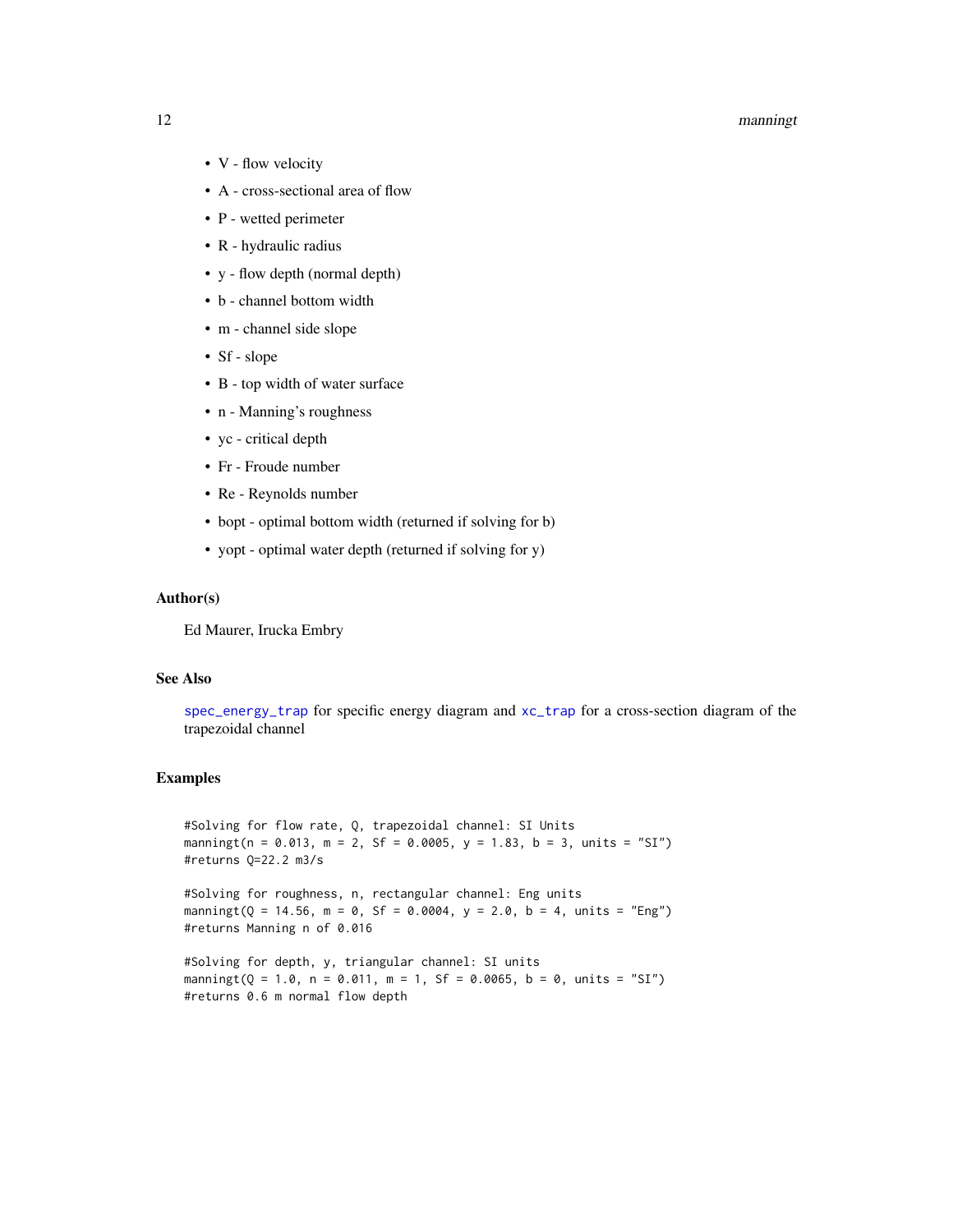<span id="page-12-0"></span>

This function plots a standard Moody diagram, and allows additional points to be added by including arguments Re and f.

# Usage

 $mody(Re = NULL, f = NULL)$ 

# Arguments

| Re           | (optional) numeric vector that contains the Reynolds numbers of points to be<br>manually added                                                      |
|--------------|-----------------------------------------------------------------------------------------------------------------------------------------------------|
| $\mathbf{f}$ | (optional) numeric vector (same length as Re) that contains the Darcy-Weisbach<br>friction factors corresponding to the points to be manually added |

# Value

a Moody diagram, with the optional added (Re, f) points

# Author(s)

Ed Maurer

# Examples

```
# Draw canonical Moody diagram
moody()
# Draw Moody diagram plotting two additional points
Re = c(10000, 100000)
f = c(0.04, 0.03)moody( Re = Re, f = f )
```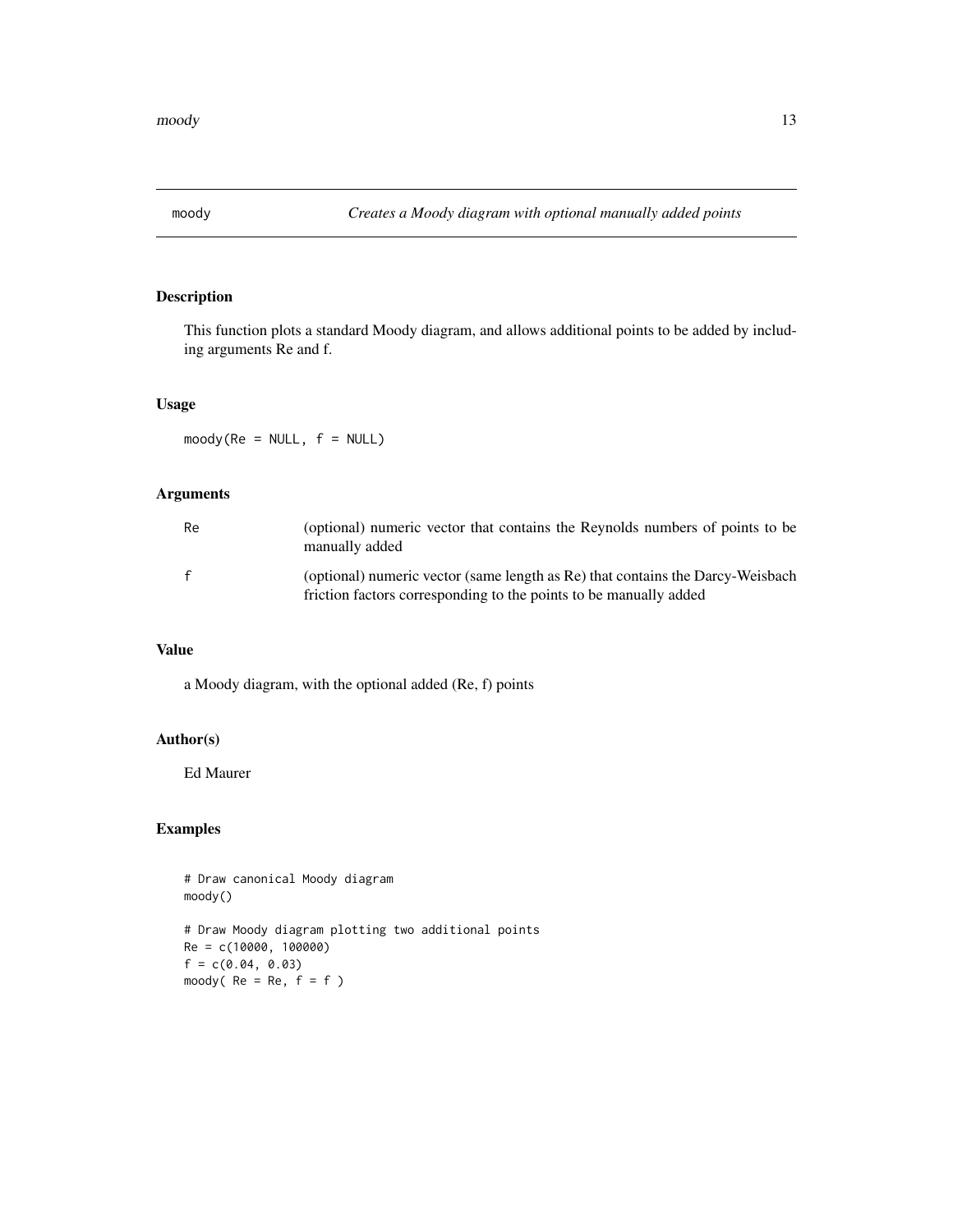<span id="page-13-0"></span>

Uses input pump and system curves to find the operating point for a pump and create a plot.

#### Usage

```
operpoint(pcurve = NULL, scurve = NULL)
```
# Arguments

| pcurve | A pumpcurve object    |
|--------|-----------------------|
| scurve | A system curve object |

#### Value

Returns a list including:

- Qop flow at the operating point  $[m^3s^{-1}$  or  $ft^3s^{-1}]$
- hop head at the operating point  $[m \text{ or } ft]$
- p a plot object of the curves

# Author(s)

Ed Maurer

# See Also

[pumpcurve](#page-13-1) and [systemcurve](#page-16-1) for input object preparation

<span id="page-13-1"></span>

| pumpcurve | Fits a polynomial curve to three or more points from a pump charac-     |
|-----------|-------------------------------------------------------------------------|
|           | teristic curve to be used in solving for an operating point of the pump |
|           | in a piping system.                                                     |

# Description

Fits a polynomial curve to three or more points from a pump characteristic curve. This allows solving for an operating point of the pump in a piping system. A portion of this is based on https://github.com/PhDMeiwp/basicTrendline/blob/master/R/trendline.R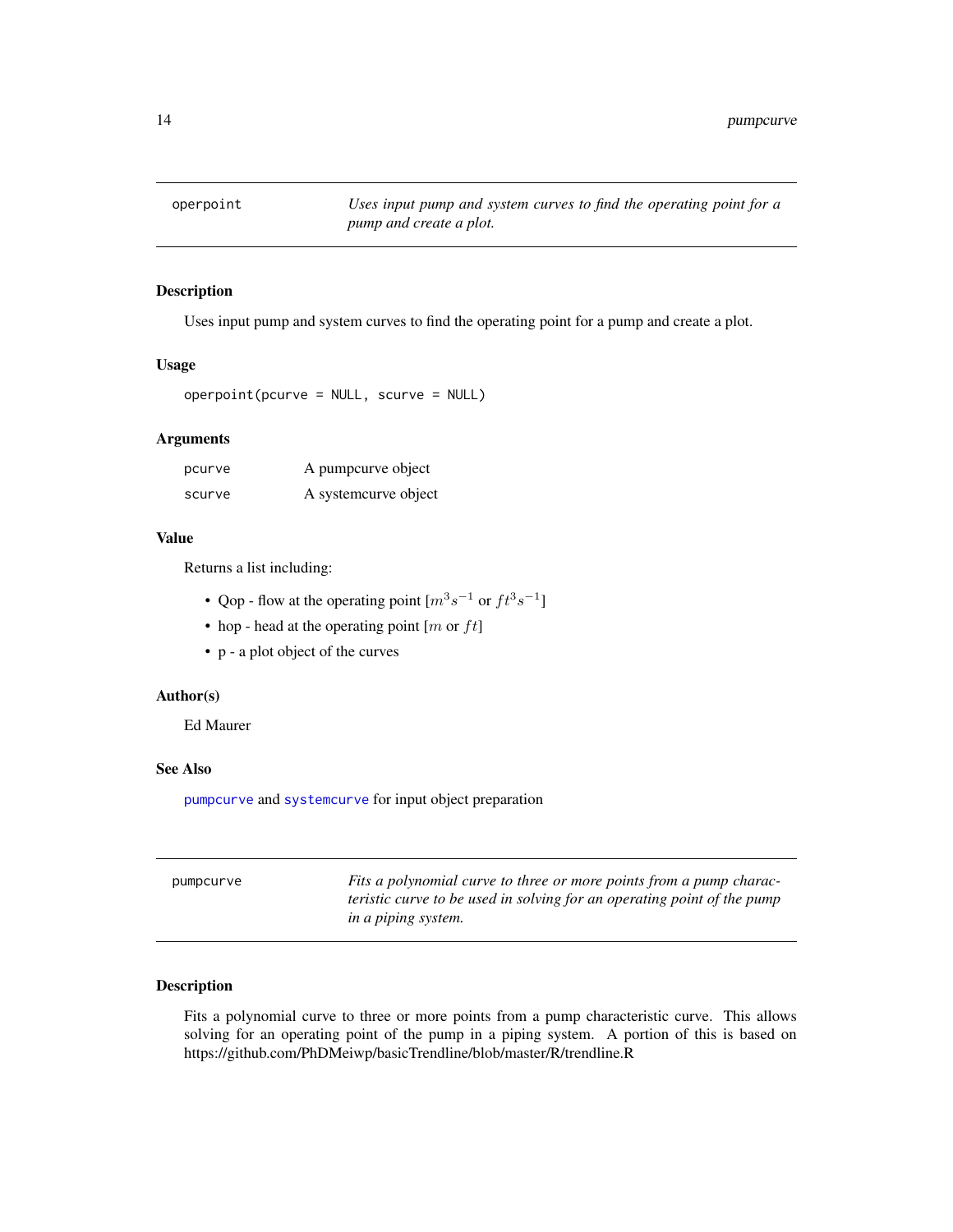# pumpcurve 15

#### Usage

 $pumpcurve(Q = NULL, h = NULL, eq = "poly1", units = c("SI", "Eng"))$ 

#### Arguments

| Q     | Numeric vector of flow rates for selected points on the pump curve $[m^3s^{-1}]$ or<br>$ft^3s^{-1}$ ]                                               |
|-------|-----------------------------------------------------------------------------------------------------------------------------------------------------|
| h     | Numeric vector of heads for selected points on the pump curve $[m$ or $ft]$                                                                         |
| eq    | Character vector identifying the for of equation to fit (see details)                                                                               |
| units | character vector that contains the system of units [options are SI for Interna-<br>tional System of Units and Eng for English (US customary) units. |

# Details

The form of the equation fit to the input points may be one of the following, as determined by the eq input parameter.

| eq    | equation form            |
|-------|--------------------------|
| poly1 | $h = a + bQ + cQ^2$      |
| poly2 | $h = a + cQ^2$           |
| poly3 | $h = h_{shutoff} + cQ^2$ |

where  $h_{shutoff}$  is the head on the pump curve associated with  $Q = 0$ . The shutoff head at  $Q = 0$ should be included in the input vectors if the poly3 equation form is to be used.

### Value

Returns an object of class pumpcurve consisting of a list including:

- curve a function defining the curve that is fit to the data
- eqn a character vector of the equation for the curve
- r2 the coefficient of determination for the curve fit,  $R^2$
- p a plot object of the fit curve
- units the units system passed to the function

#### Author(s)

Ed Maurer

#### Examples

```
#Input in Eng units - use \code{units} package for easy unit conversion
qgpm <- units::set_units(c(0, 5000, 7850), gallons/minute)
qcfs <- units::set_units(qgpm, ft^3/s)
hft <- c(81, 60, 20) #units are already in ft so setting units is optional
pumpcurve(Q = qcfs, h = hft, eq = "poly2", units = "Eng")
```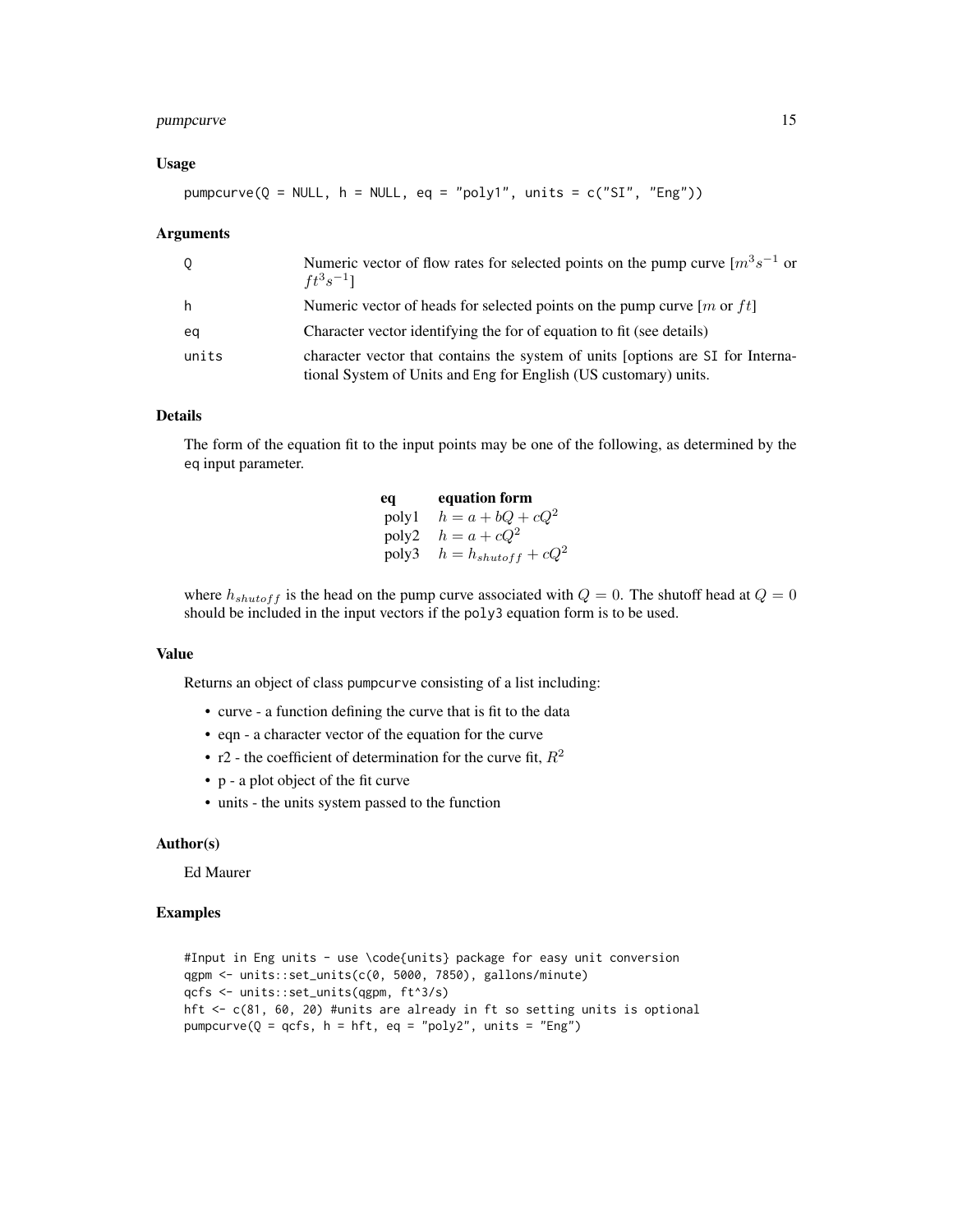<span id="page-15-1"></span><span id="page-15-0"></span>

This function plots a specific energy diagram of a trapezoidal (including rectangular and triangular) channel, with annotation of critical depth and minimum specific energy.

#### Usage

```
spec_energy_trap(
 Q = NULL,b = NULL,m = NULL,y = NULL,scale = 3,
 units = c("SI", "Eng"))
```
#### Arguments

| 0     | flow rate $[m^3s^{-1}$ or $ft^3s^{-1}]$                                                                                                             |
|-------|-----------------------------------------------------------------------------------------------------------------------------------------------------|
| b     | bottom width $[m \text{ or } ft]$                                                                                                                   |
| m     | side slope $(H:1)$ [unitless]                                                                                                                       |
| y     | depth of flow $[m$ or $ft]$ (optional)                                                                                                              |
| scale | multiplier (of yc) for axis scales (default is 3)                                                                                                   |
| units | character vector that contains the system of units [options are SI for Interna-<br>tional System of Units and Eng for English (US customary) units. |

# Details

Specific Energy, E, is the energy, expressed as a head (i.e., the mechanical energy per unit weight of the water, with units of length) relative to the channel bottom. It is calculated as:

$$
E=y+\alpha\frac{Q^2}{2g\,A^2}=y+\alpha\frac{V^2}{2g}
$$

where y is flow depth, A is the cross-sectional flow area,  $V = \frac{Q}{A}$ , and and  $\alpha$  is a kinetic energy correction factor to account for non-uniform velocities across the cross-section;  $\alpha = 1.0$  in this function (as is commonly assumed).

#### Value

a specific energy diagram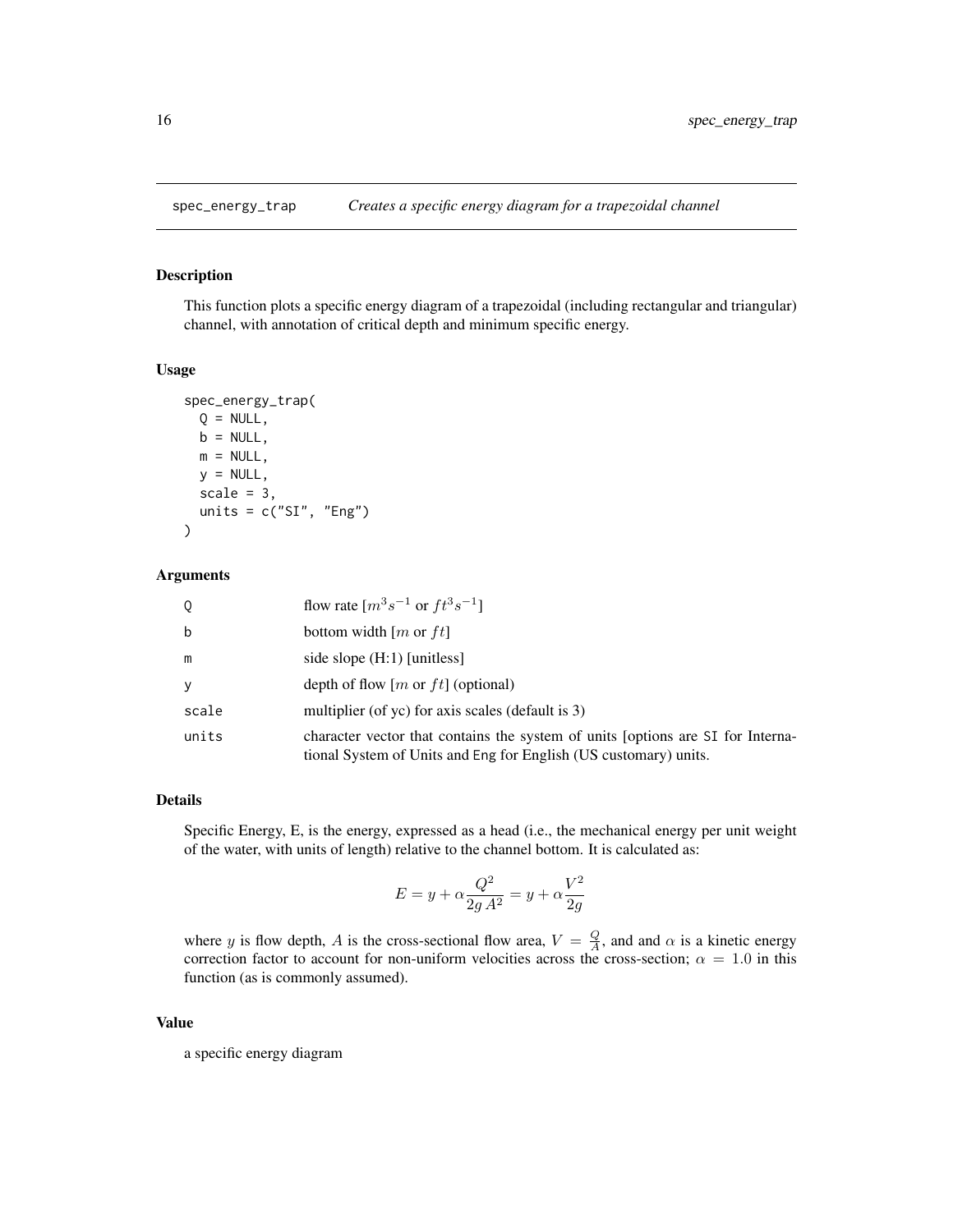# <span id="page-16-0"></span>systemcurve 17

#### Author(s)

Ed Maurer

# Examples

```
# Draw a specific cross-section with flow 1, width 2, side slope 3:1 (H:V)
spec_{\text{energy\_trap}}(Q = 1.0, b = 2.0, m = 3.0, scale = 4, units = "SI")
```
<span id="page-16-1"></span>

| systemcurve | Creates a system curve for a piping system using the static head and a |
|-------------|------------------------------------------------------------------------|
|             | <i>coefficient.</i>                                                    |

# Description

Creates a system curve for a piping system using the static head and a coefficient.

# Usage

```
systemcurve(hs = NULL, K = NULL, units = c("SI", "Eng"))
```
# Arguments

| hs    | Numeric value of the static head [m or ft]                                                                                                          |
|-------|-----------------------------------------------------------------------------------------------------------------------------------------------------|
| K     | Numeric value of the coefficient in the equation $h = hs + KQ^2$ where Q has<br>units of $m^3s^{-1}$ or $ft^3s^{-1}$                                |
| units | character vector that contains the system of units [options are SI for Interna-<br>tional System of Units and Eng for English (US customary) units. |

#### Value

Returns an object of class systemcurve consisting of a list including:

- curve a function defining the system curve
- eqn a character vector of the equation for the curve
- units the units system passed to the function

# Author(s)

Ed Maurer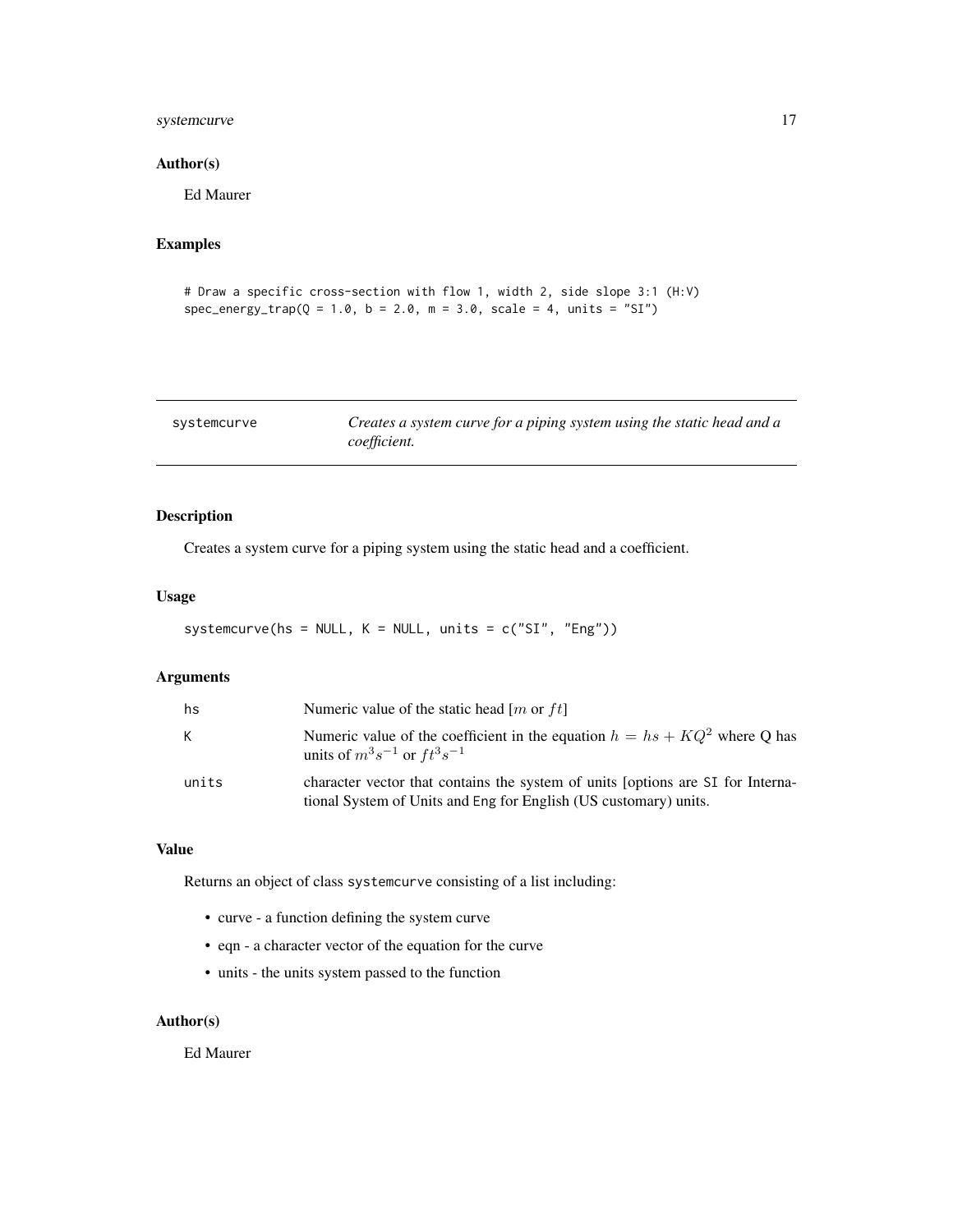# <span id="page-17-0"></span>Examples

```
#Input in Eng units. Coefficient can be calculated manually or using
#other package functions for friction loss in a pipe system using \eqn{Q=1}
ans \le darcyweisbach(Q = 1,D = 20/12, L = 3884, ks = 0.0005, nu = 1.23e-5, units = "Eng")
systemcurve(hs = 30, K = ans$hf, units = "Eng")
```

| waterprops | Functions to calculate water properties: density, dynamic and kine-   |
|------------|-----------------------------------------------------------------------|
|            | matic viscosity, saturation vapor pressure, surface tension, and bulk |
|            | <i>modulus.</i>                                                       |

#### <span id="page-17-1"></span>Description

This function calculates water properties that are used in other functions.

#### Usage

```
divisc(T = NULL, units = c("SI", "Eng"), ret\_units = FALSE)dens(T = NULL, units = c("SI", "Eng"), ret\_units = FALSE)kvisc(T = NULL, units = c("SI", "Eng"), ret\_units = FALSE)svp(T = NULL, units = c("SI", "Eng"), ret\_units = FALSE)surf_tension(T = NULL, units = c("SI", "Eng"), ret_umits = FALSE)Ev(T = NULL, units = c("SI", "Eng"), ret_units = FALSE)
```
#### Arguments

| $\top$    | the water temperature $\lceil {^{\circ}C} \text{ or } {^{\circ}F} \rceil$                                                                                                                                 |
|-----------|-----------------------------------------------------------------------------------------------------------------------------------------------------------------------------------------------------------|
| units     | character vector that contains the system of units (options are SI for Interna-<br>tional System of Units and Eng for English (US customary) units. This is used<br>for compatibility with iemisc package |
| ret_units | If set to TRUE the value(s) returned are of class units with units attached to the<br>value. [Default is FALSE]                                                                                           |

# Value

rho, the density of water for the dens function [ $kg m^{-3}$  or  $slug ft^{-3}$ ]

mu, the dynamic viscosity of water for the dvisc function [ $N s m^{-2}$  or lbf s  $ft^{-2}$ ]

nu, the kinematic viscosity of water for the kvisc function  $[m^2s^{-1}]$  or  $ft^2s^{-1}$ .

svp, the saturation vapor pressure of water for the svp function  $[Nm^{-2}]$  or  $lbfft^{-2}$ .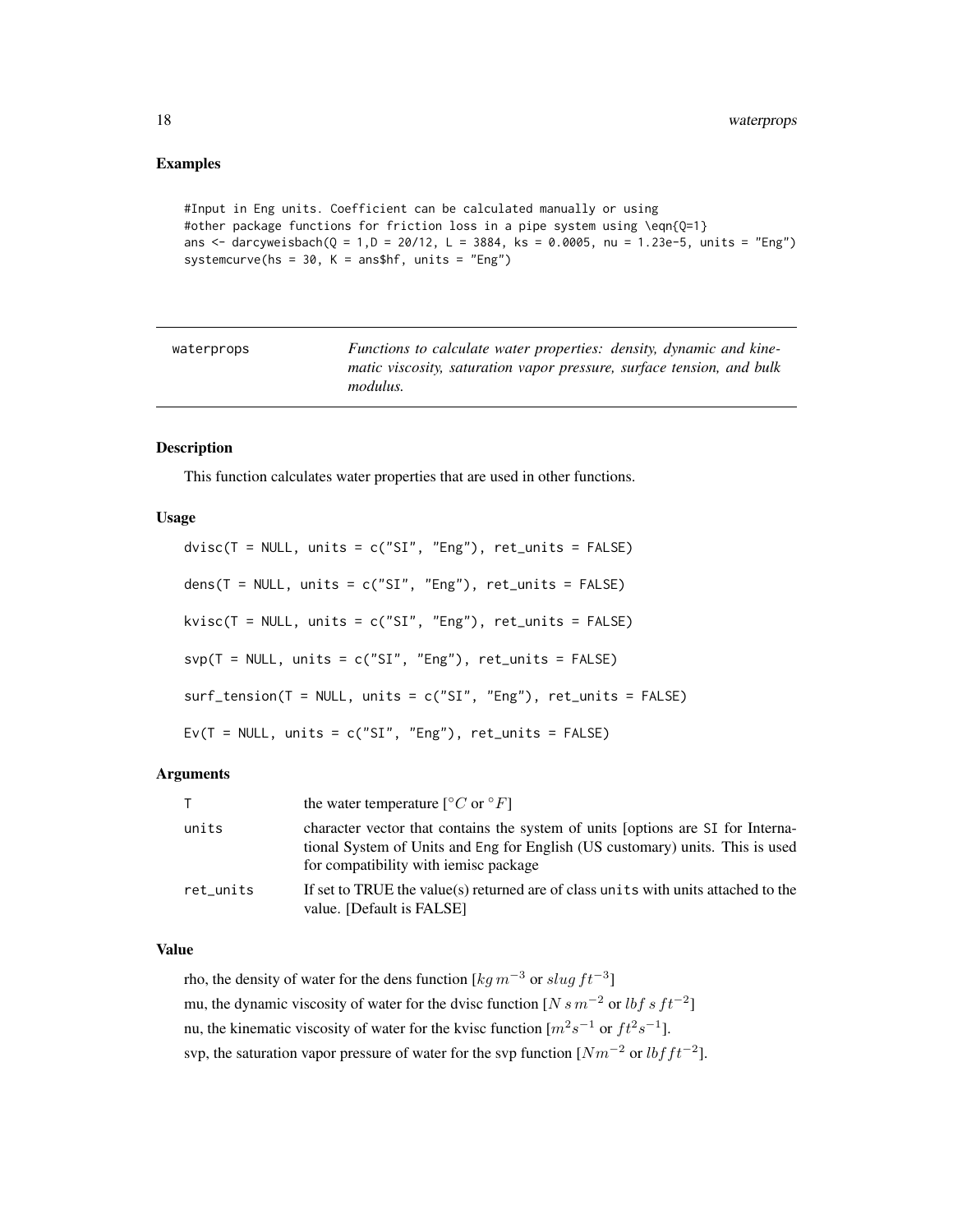#### <span id="page-18-0"></span>xc\_circle 19

surf\_tension, the surface tension of water for the surf\_tension function  $[Nm^{-1}]$  or  $lbfft^{-1}$ . Ev, the bulk modulus of elasticity of water for the Ev function  $[Nm^{-2}]$  or  $lbfft^{-2}$ .

#### Author(s)

Ed Maurer

# Examples

```
#Find kinematic viscocity for water temperature of 55 F
nu = kvisc(T = 55, units = 'Eng')#Find kinematic viscocity assuming default water temperature of 68 F
nu = kvisc(units = 'Eng')
#Find water density for water temperature of 25 C
rho = dens(T = 25, units = 'SI')#Find saturation vapor pressure for water temperature of 10 C
vps = svp(T = 10, units = 'SI')#Find surface tension for water temperature of 10 C
s_{\text{tens}} = \text{surf}_{\text{tension}}(T = 10, \text{ units} = 'SI')
```
<span id="page-18-1"></span>

|  | xc_circle |
|--|-----------|
|  |           |

#### Creates a cross-section plot for a partially filled pipe

#### Description

This function plots a cross-section of a circular pipe, shaded as filled to the level indicated by the depth and diameter values passed to it.

#### Usage

 $xc\_circle(y = NULL, d = NULL, units = c("SI", "Eng"))$ 

#### Arguments

| y            | water depth $[m$ or $ft]$                                                       |
|--------------|---------------------------------------------------------------------------------|
| <sub>d</sub> | pipe diameter [ <i>m</i> or $ft$ ]                                              |
| units        | character vector that contains the system of units (options are SI for Interna- |
|              | tional System of Units and Eng for English (US customary) units.                |

#### Value

a cross-section diagram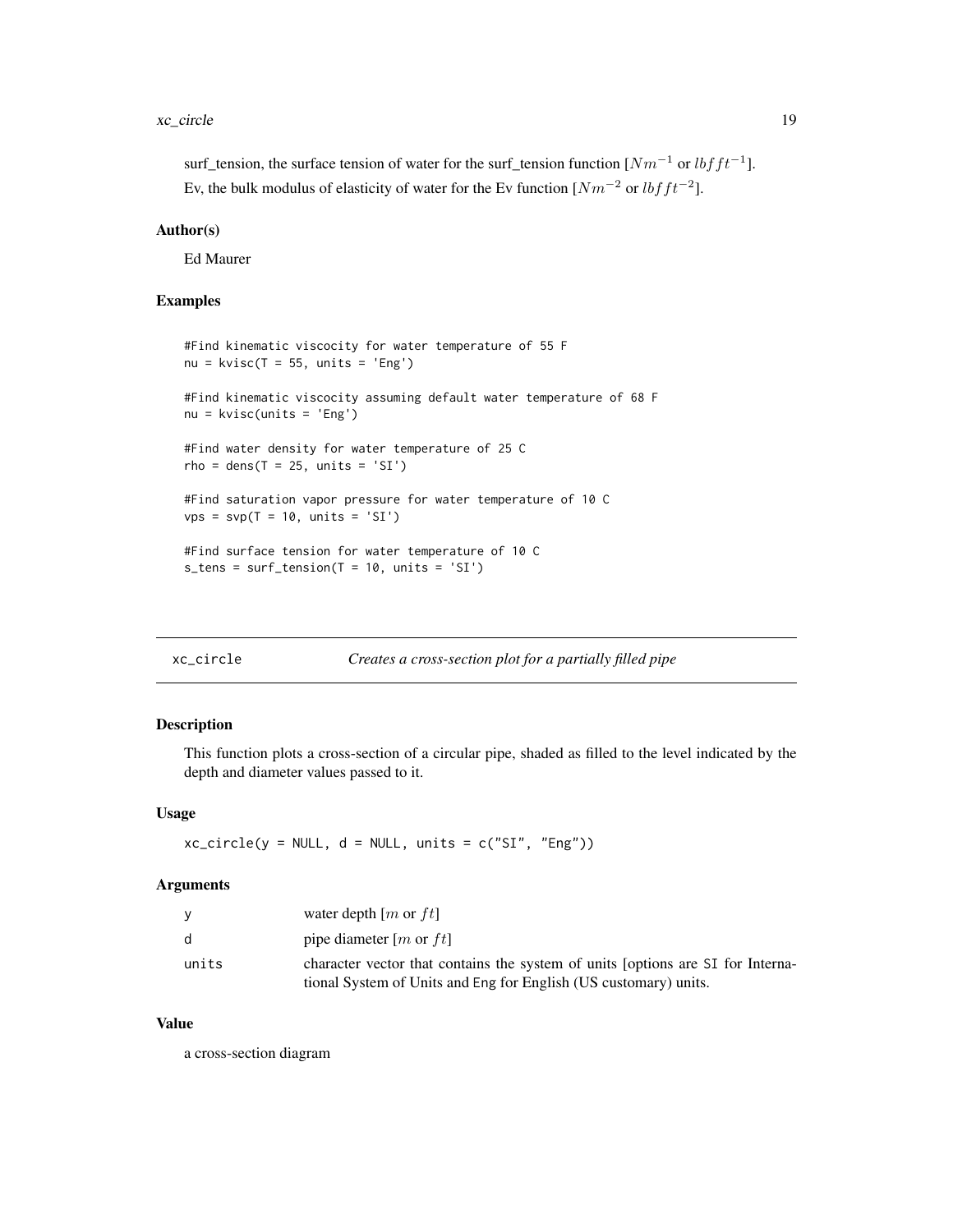#### Author(s)

Ed Maurer

# Examples

# Draw a cross-section with diameter 1.0 and depth 0.7  $xc\_circle(y = 0.7, d = 1.0, units = "SI")$ 

<span id="page-19-1"></span>xc\_trap *Creates a cross-section plot for an open channel*

# Description

This function plots a cross-section of a (trapezoid, rectangle, triangle), shaded as filled to the level indicated by the values passed to it.

# Usage

 $xc\_trap(y = NULL, b = NULL, m = NULL, units = c("SI", "Eng"))$ 

#### Arguments

| ٧     | water depth $[m$ or $ft]$                                                                                                                           |
|-------|-----------------------------------------------------------------------------------------------------------------------------------------------------|
| b     | bottom width $[m$ or $ft]$                                                                                                                          |
| m     | side slope $(H:1)$                                                                                                                                  |
| units | character vector that contains the system of units (options are SI for Interna-<br>tional System of Units and Eng for English (US customary) units. |

# Value

a cross-section diagram

# Author(s)

Ed Maurer

# Examples

# Draw a cross-section with depth 1, width 2, side slope 3:1 (H:V)  $xc_{trap}(y = 1.0, b = 2.0, m = 3.0, units = "SI")$ 

<span id="page-19-0"></span>